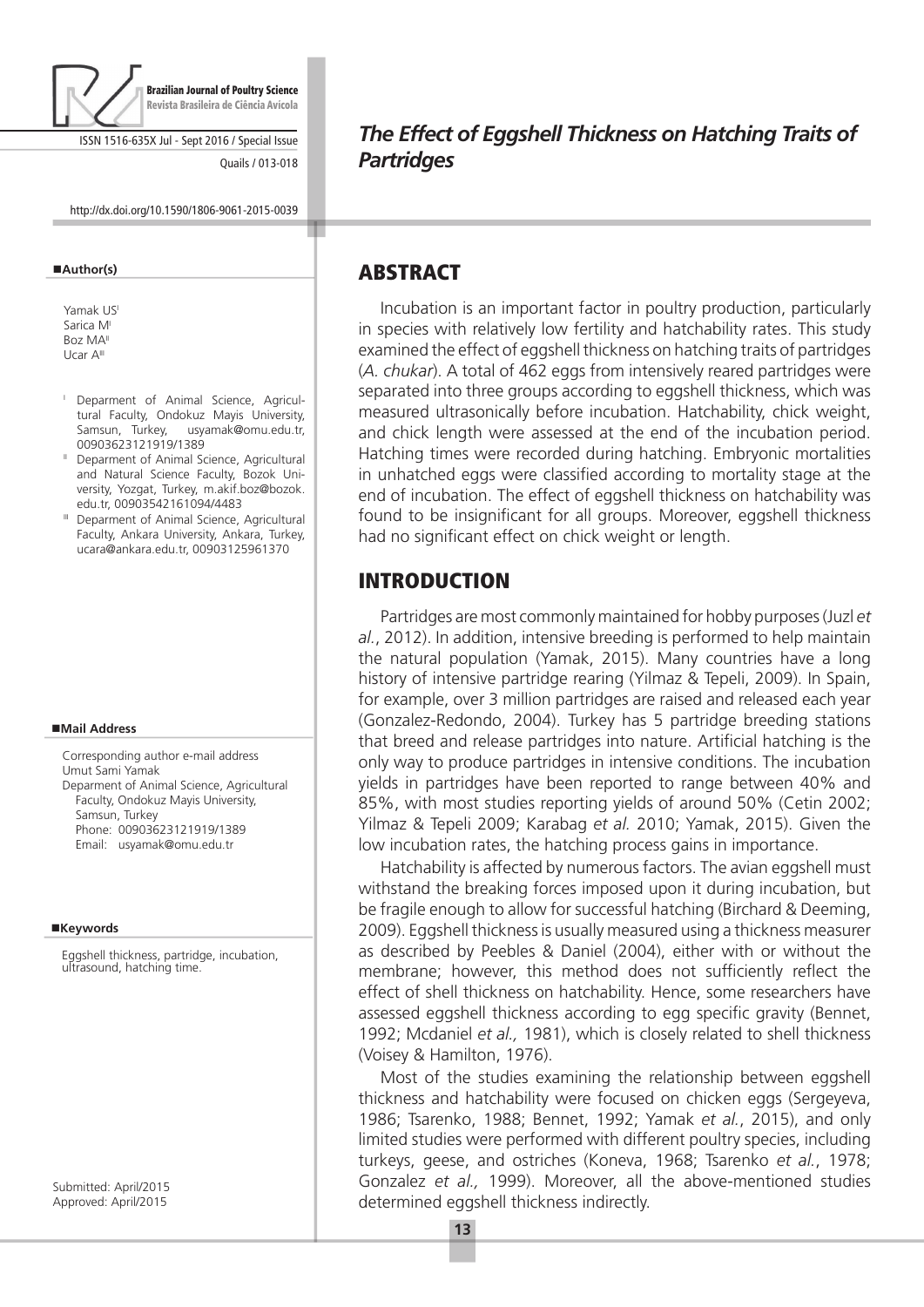

Despite the importance attached to identifying all factors affecting hatchability in poultry species with low incubation yields, very few studies have examined the relationship between eggshell thickness and hatchability of partridge eggs. Therefore, using an ultrasound gauge to directly measure eggshell thickness, this study evaluated the relationship between partridge eggshell thickness and hatchability, hatching time, embryonic mortality, chick weight and chick length.

### Material and methods

This study was conducted at the Experimental Farm of the School of Agriculture of Ondokuz Mayis University. A total of 462 eggs from partridges (*A.Chukar*) was obtained from the Yozgat Partridge Breeding Station of the Turkish Ministry of Forests and Water Affairs.

Eggs were collected from the flock at 52 weeks of age. All eggs were collected on the same day and transferred to the university farm's hatchery. Eggs were numbered and weighed, and shell thicknesses were measured with an Eggshell Thickness Gauge (ORKA Tech. Ltd., Israel) that uses precision ultrasound to gauge thickness without breaking the egg and is accurate to within 0.01 mm. Three measurements were performed for each egg, and the mean of these measurements was recorded as eggshell thickness. The thinnest and thickest eggshell thickness values were also recorded. The difference between the thickest and thinnest eggshell values were determined using the formula  $X_{max} - X_{min} / 3$ , and this value was added to the mean eggshell thickness value and recorded as the range of eggshell thickness for the thick-shell group and deducted from the mean eggshell thickness value

and recorded as the range of eggshell thickness for the thin-shell group (Figure 1). Based on these figures, eggs were distributed into one of three groups (Thin, Medium and Thick) according to eggshell thickness (Figure 2).

Eggs were placed in an incubator (Cimuka Incubator Company, Turkey) and transferred to individual pedigree hatch baskets at 20 d of incubation to allow

**Boz MA, Ucar A** *The Effect of Eggshell Thickness on Hatching Traits of Partridges*

 $X_1 = (Thicket-thinnest)/3$ 

 $X<sub>0</sub>=$  Mean of egg shell thickness



**Figure 1** – Method used to determine eggshell thickness groups.

for chick measurement according to egg number. Hatching was controlled for periodically from Day 22, as follows:

- T1: End of incubation, Day 22 (17:00)
- T2: Start of incubation, Day 23 (9:00)
- T3: Early stage of incubation, Day 23 (11:00)
- T4: Middle stage of incubation, Day 23 (13:00)
- T5: Late stage of incubation, Day 23 (15:00)
- T6: End of incubation, Day 23 (17:00)
- T7: Start of incubation, Day 24 (9:00)
- T8: End of incubation, Day 24 (17:00)
- T9: Start of incubation, Day 25 (9:00)
- T10: End of incubation, Day 25 (17:00)

The number of chicks hatched at each time was recorded and classified according to eggshell thickness. Hatching was completed at the end of Day 25. All unhatched eggs were broken open to determine fertility. Chick weight at hatch was measured using a



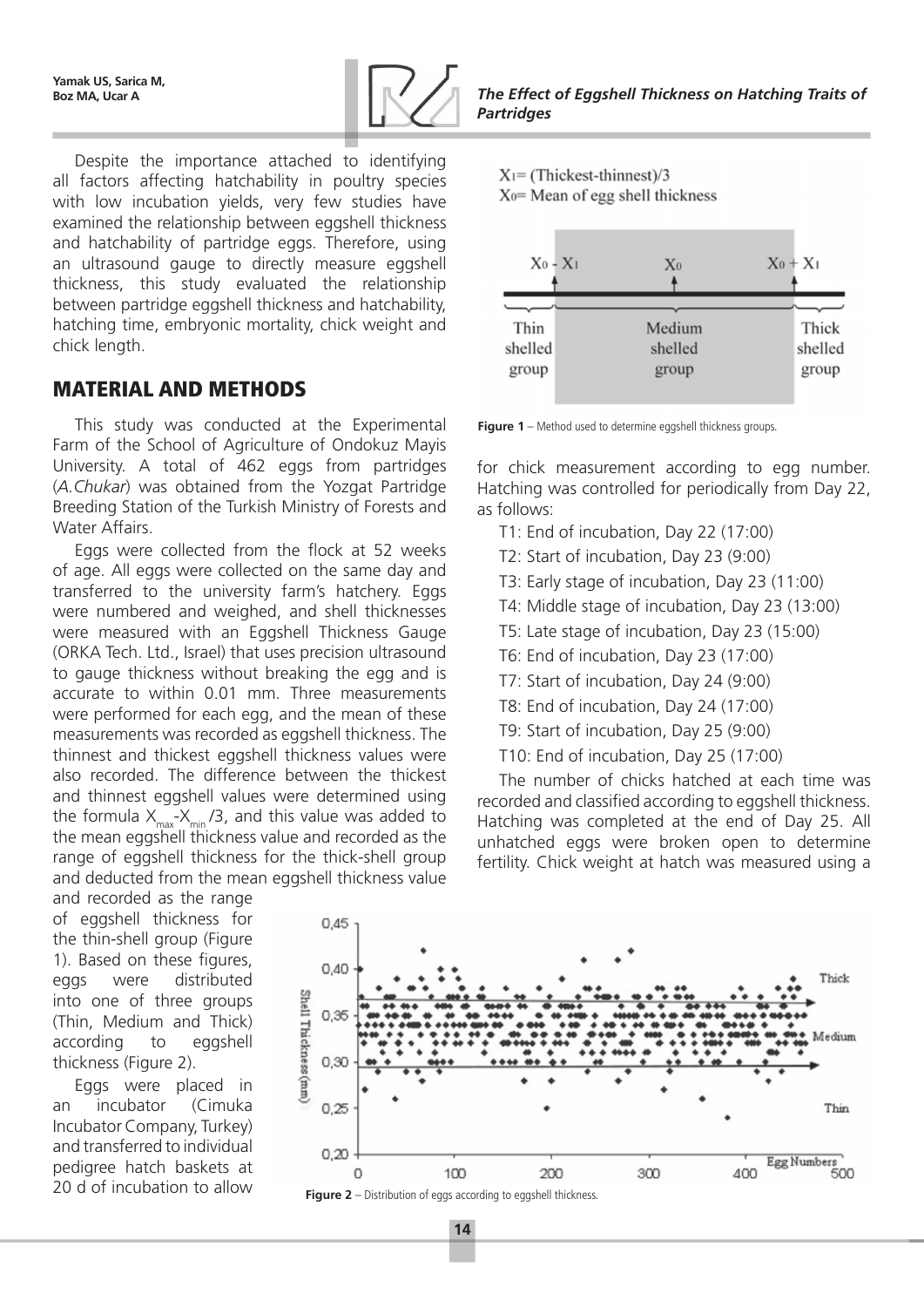

bascule with a sensitivity of up to 0.01 g. Chick length at hatch was determined by measuring each chick from the tip of the beak to the end of the middle toe, with the chick's dorsal surface extended over a ruler, as described by Wolanksi *et al.* (2006).

## Statistical analysis

An analysis of variance was carried out in order to compare means of the studied traits (eggshell thickness, egg weight, chick weight, chick length) for thin, medium, thick eggshell thickness treatment groups. The Duncan's multiple range test was applied to compare the means among treatment groups. The Chi-Square test was performed for hatching rate at various hatching times. Differences were considered significant at p<0.05. Kendal's tau correlation analysis was used to assess relationships between eggshell thickness and hatching traits. Pearson correlation analysis was performed to identify correlations between eggshell thickness, egg weight, chick weight and chick length. All statistical analyses were carried out using SPSS Software Version 20.0 with license of Ondokuz Mayis University.

## **RESULTS**

The mean values of egg weight, shell thickness, chick weight, and chick length at hatch are given in Table 1. Eggshell thicknesses ranged between 0.24- 0.42 mm and included thin (≤0.30 mm), medium  $(0.30-0.36$  mm) and thick  $(\geq 0.36)$  -shelled eggs. Out of a total of 462 eggs, 20 eggs were classified as thin-shelled, 318 as medium-shelled and 124 as thick-shelled. Fertility rates for thin-, medium- and thick-shelled eggs were 70%, 83% and 81.45%, respectively. Hatching rates were 92.86%, 91.67% and 89.11%, respectively. Hatching times of eggs by eggshell thickness group are presented in Table 2. Hatching rates differed significantly between groups for T1-T6, but no significant differences were observed between groups for T7-T10 (p>0.05).

Results of Pearson's correlation analysis are given in Table 3. No significant correlation was found between eggshell thickness, egg weight, chick weight, or chick length.

## **DISCUSSION**

The overall mean eggshell thickness in the current study was found to be 0.34 mm. This is consistent with Castilla *et al.* (2009), who reported eggshell thicknesses ranging between 0.25 mm and 0.338 mm, but higher than Garip *et al.* (2010), who found a mean eggshell thickness of 0.219 mm. Reported variations in eggshell thickness could be related either to the fact that partridges are wild rather than domesticated, or to measurement methodology. In particular, whereas most studies measured eggshell thickness at the blunted edge, the present study measured eggshell thickness midway between the blunted edge and the point on the equator at which the eggshell was pipped.

The mean egg weight in the present study was found to be 20.76 g. Partridge egg weight has been reported to range between 16 g and 25 g, with a mean weight of 21 g (Yannakopoulos 1992; Sarica *et al.* 2003). The mean egg weight in the present study falls within this range and is in agreement with Hashemipour *et al.* (2011), who found a mean egg weight of 20.99 g, but lower than Garip *et al.* (2010) and higher than Mourao

**Table 1 –** The mean values of hatching traits in partridges, by eggshell thickness (Mean  $\pm$  SEM)

|                          |     | -                       |                     |                  |                   |                 |
|--------------------------|-----|-------------------------|---------------------|------------------|-------------------|-----------------|
| Eggshell thickness group |     | Eggshell thickness (mm) | Egg weight $(q)$    | Chick weight (g) | Chick length (cm) | Hatching rate % |
| <b>Thin</b>              | 20  | $0.28 \pm 0.003c$       | $20.3 \pm 0.34$     | $13.57 \pm 0.37$ | $11.22 \pm 0.18$  | 92.86           |
| Medium                   | 318 | $0.33 \pm 0.001b$       | $20.81 \pm 0.09$ ab | $14.01 \pm 0.08$ | $11.54 \pm 0.03$  | 92.27           |
| Thick                    | 24  | $0.37 \pm 0.001a$       | $21.17 \pm 0.15a$   | $13.92 \pm 0.13$ | $11.47 \pm 0.06$  | 90.84           |
| Sig.                     |     | < 0.001                 | 0.026               | 0.451            | 0.083             |                 |

a, b, c: Differences in superscript letters within columns represent significant differences between groups (p<0.05). SEM: Standard Error of Means

| Eggshell        | Hatching rate (%) |        |         |         |         |         |       |       |       |        |
|-----------------|-------------------|--------|---------|---------|---------|---------|-------|-------|-------|--------|
| thickness group |                   |        | T3      | T4      | T5      | T6      |       | T8    | T9    | T10    |
| <b>Thin</b>     | 07.69b            | 38.46b | 38.46b  | 38.46b  | 38.46b  | 38.46b  | 84.62 | 84.62 | 92.31 | 100.00 |
| Medium          | 44.36a            | 63.89a | 66.85a  | 77.08a  | 82.72a  | 87.70a  | 93.15 | 96.46 | 98.71 | 99.14  |
| Thick           | 36.95a            | 71.95a | 84.15a  | 84.15a  | 84.15a  | 85.72a  | 93.47 | 94.84 | 99.12 | 99.12  |
| Sig.            | < 0.001           | 0.004  | < 0.001 | < 0.001 | < 0.001 | < 0.001 | 0.790 | 0.669 | 0.845 | 0.997  |

a, b: Differences in superscript letters within columns represent significant differences between groups (p<0.05).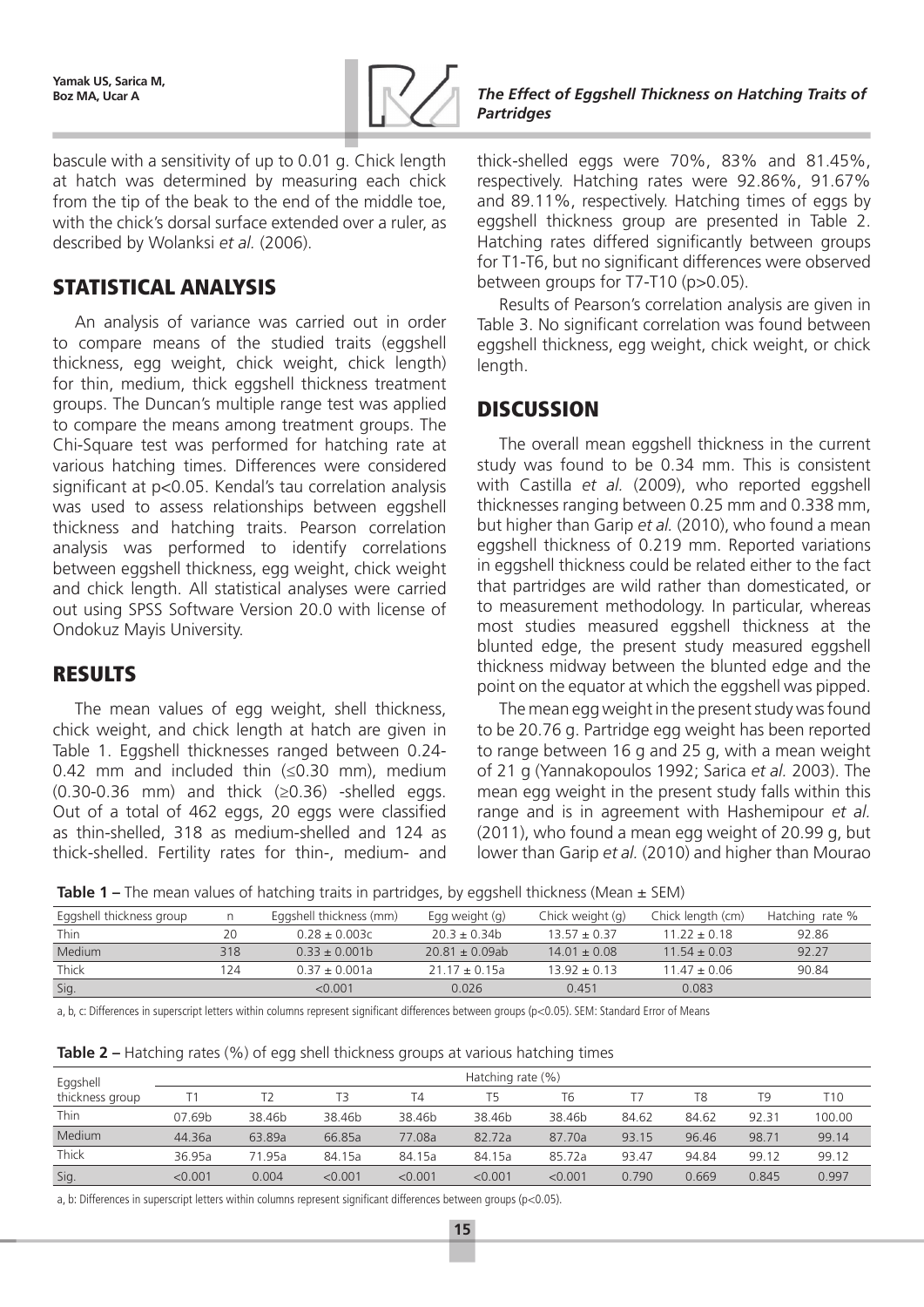

|                                                      |  |  |  | Table 3 – Coefficient of correlations between eggshell |  |  |
|------------------------------------------------------|--|--|--|--------------------------------------------------------|--|--|
| thickness, egg weight, chick weight and chick length |  |  |  |                                                        |  |  |

| Egg and Chick Traits | Egg weight | Chick weight | Chick length |
|----------------------|------------|--------------|--------------|
| Shell thickness      | 0 258      | 0.078        | 0.012        |
| Egg weight           |            | $0.816**$    | 0.347        |
| Chick weight         |            |              | 0.355        |
|                      |            |              |              |

 $*$ <sub>\*</sub> $p$  < 0.05

*et al.* (2010). The present study also found that egg weight significantly varies with eggshell thickness (P=0.026), with the highest egg weight found in the thick-shelled group.

The mean chick weight at hatch in the current study was 13.83 g. Caglayan *et al.* (2009) and Cetin *et al.* (1997) reported similar chick weights (13.81 g and 13.74 g, respectively). Chick weight did not vary significantly among eggshell thickness groups. In other words, although thick-shelled eggs were heavier than thin- and medium-shelled eggs, the chicks hatched from thick-shelled eggs were not significantly heavier than those hatched from thin- and medium-shelled eggs. The differences in eggshell weights could account for these findings. Kirikci *et al.* (2007) showed that eggs weighing above or below the mean weight had significantly higher eggshell weights.

The mean length of partridge chicks at hatch in the current study was 11.41 cm. Chick length did not vary significantly among eggshell groups. Chick length is a common parameter used in broiler chicks because it is highly correlated with live weight at older ages (Msoffe *et al.* 2001).

Hatching rates in the present study were found to vary among eggshell thickness groups from T1-T6 (p<0.05; p<0.01), with hatching rates in this period significantly higher for the medium- and thick-shelled groups in comparison with the thin-shelled group (Table 2). This could be due to the limited number of thin-shelled eggs overall. The vast majority of the eggs in the medium- and thick-shelled groups hatched at T8, or 24.5 days (96.46% and 94.84%, respectively). Gonzalez-Redondo *et al.* (2012) also found 24.5 days to be the average incubation period for partridge eggs. Although the incubation period in our study did not vary significantly by eggshell thickness, thin-shelled eggs had a relatively longer hatching period than medium- and thick-shelled eggs, with only 84% of thin-shelled eggs hatched at 24.5 days and 92% at 25 days. New studies with more thin-shelled eggs would be needed to clarify these results.

Of the different parameters examined in the present study, the only significant correlation was found between egg weight and chick weight (Table 3,

#### **Boz MA, Ucar A** *The Effect of Eggshell Thickness on Hatching Traits of Partridges*

p<0.01). This is an expected finding for most poultry species and is in line with Caglayan *et al.* (2009), who found a correlation of 0.82 between partridge egg weight and chick weight. Msoffe *et al.* (2001) also found a correlation of 0.96 between broiler chick length at hatch and adult body weight. Many studies have investigated the correlation between chick weight and chick length; however, most of these have been conducted with broiler chickens. Wolanski *et al.* (2006), found a correlation of 0.303 between chick weight and length of broiler chickens. In this study, a correlation of 0.355 was found between chick weight and length; however, this correlation was not significant (Table 3). Correlations between eggshell thickness and chick weight and between chick length and egg weight were also not significant.

There are limited studies in the literature investigating the relationship between eggshell thickness and egg hatchability of different poultry species. Bennet (1992) found hatchability rates of thin-shelled eggs to be between 3%-9% lower than those of thick-shelled eggs in chickens, whereas Tsarenko (1988) reported a 30% difference in hatchability rates between thin- and thick-shelled eggs. Both Koneva (1968) and Tsarenko *et al.* (1978) found hatchability rates of thin-shelled eggs to be 20%-40% lower than those of thick-shelled eggs in turkey and geese, whereas Andrews (1972) found the hatchability rates of thin-shelled turkey eggs to be higher than those of thick-shelled eggs. Gonzalez *et al.* (1999) also found thin-shelled ostrich eggs to have higher hatchability rates than thick-shelled eggs. Despite the differences in the findings among studies, in all cases, a relationship was found between eggshell thickness and egg hatchability. In contrast, this study found no relationship between eggshell thickness and hatchability. Similarly, a previous study by the same authors (Yamak *et al.* 2015) found eggshell thickness to have no significant effect on hatchability. The difference in study findings can be attributed to differences in the methods used to measure eggshell thickness; namely, our studies measured eggshell thickness directly using ultrasound, whereas all of the other studies determined eggshell thickness using indirect methods.

# **CONCLUSION**

This study measured eggshell thickness directly with an ultrasound gauge and found no significant differences in egg weights, hatching rates, hatching time, chick weights, or chick lengths as a function of eggshell thickness. The non-significant correlation